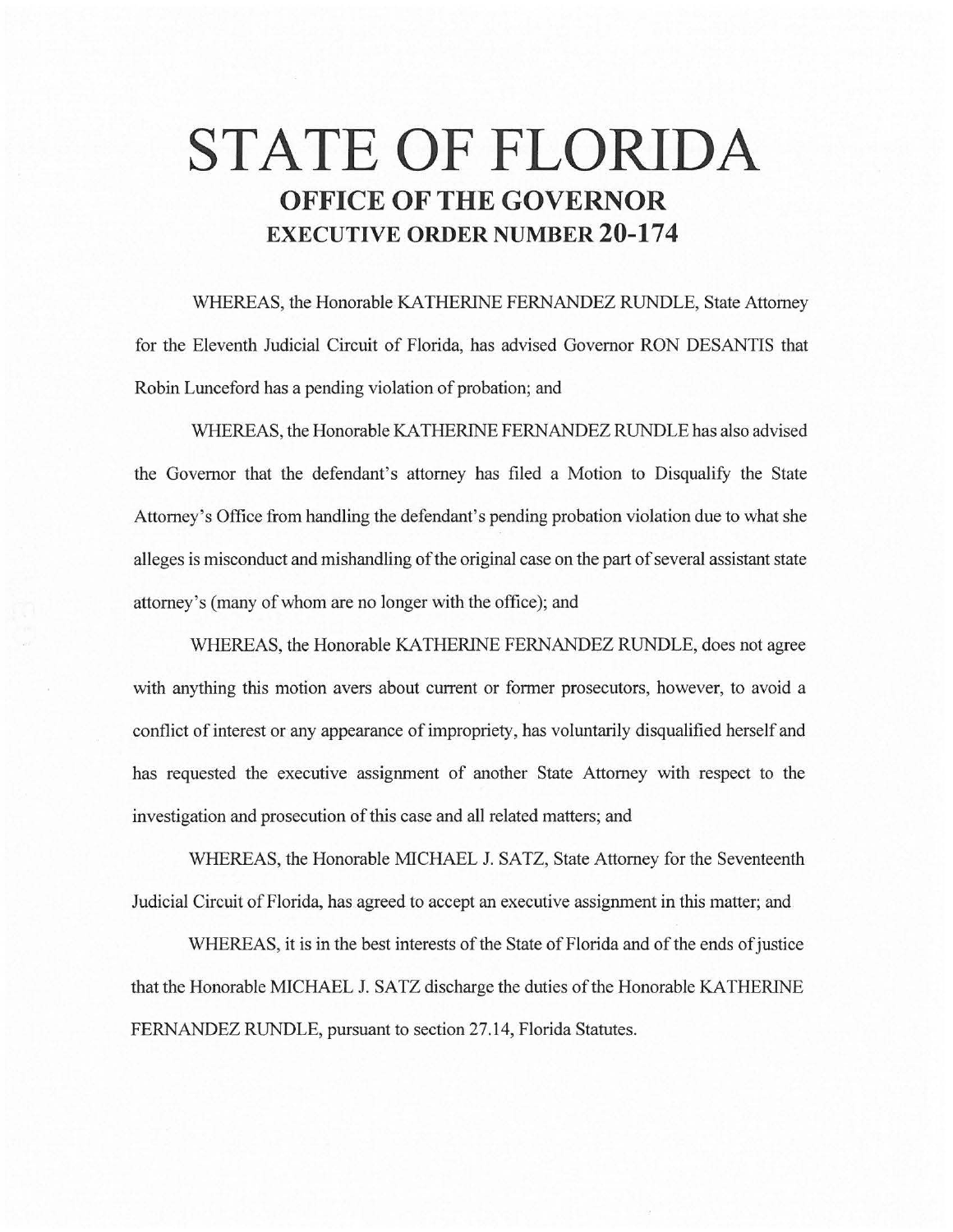NOW, THEREFORE, I, RON DESANTIS, Governor of Florida, in obedience to my solemn constitutional duty to "take care that the laws be faithfully executed," and pursuant to the Constitution and laws of the State of Florida, issue the following Executive Order, effective immediately:

## Section 1.

The Honorable MICHAEL J. SATZ, State Attorney for the Seventeenth Judicial Circuit of Florida, referred to as the "Assigned State Attorney," is assigned to discharge the duties of the Honorable KATHERINE FERNANDEZ RUNDLE, State Attorney for the Eleventh Judicial Circuit of Florida, as they relate to the investigation, prosecution, and all matters related to Robin Lunceford.

### Section 2.

The Assigned State Attorney or one or more Assistant State Attorneys and Investigators, who have been designated by the Assigned State Attorney, shall proceed immediately to the Eleventh Judicial Circuit of Florida, and are vested with the authority to perform the duties prescribed herein.

## Section 3.

All residents of the Eleventh Judicial Circuit are requested, and all public officials are directed, to cooperate and render whatever assistance is necessary to the Assigned State Attorney, so that justice may be served.

#### Section 4.

The period of this Executive Assignment shall be for one (1) year, to and including July 22, 2021.